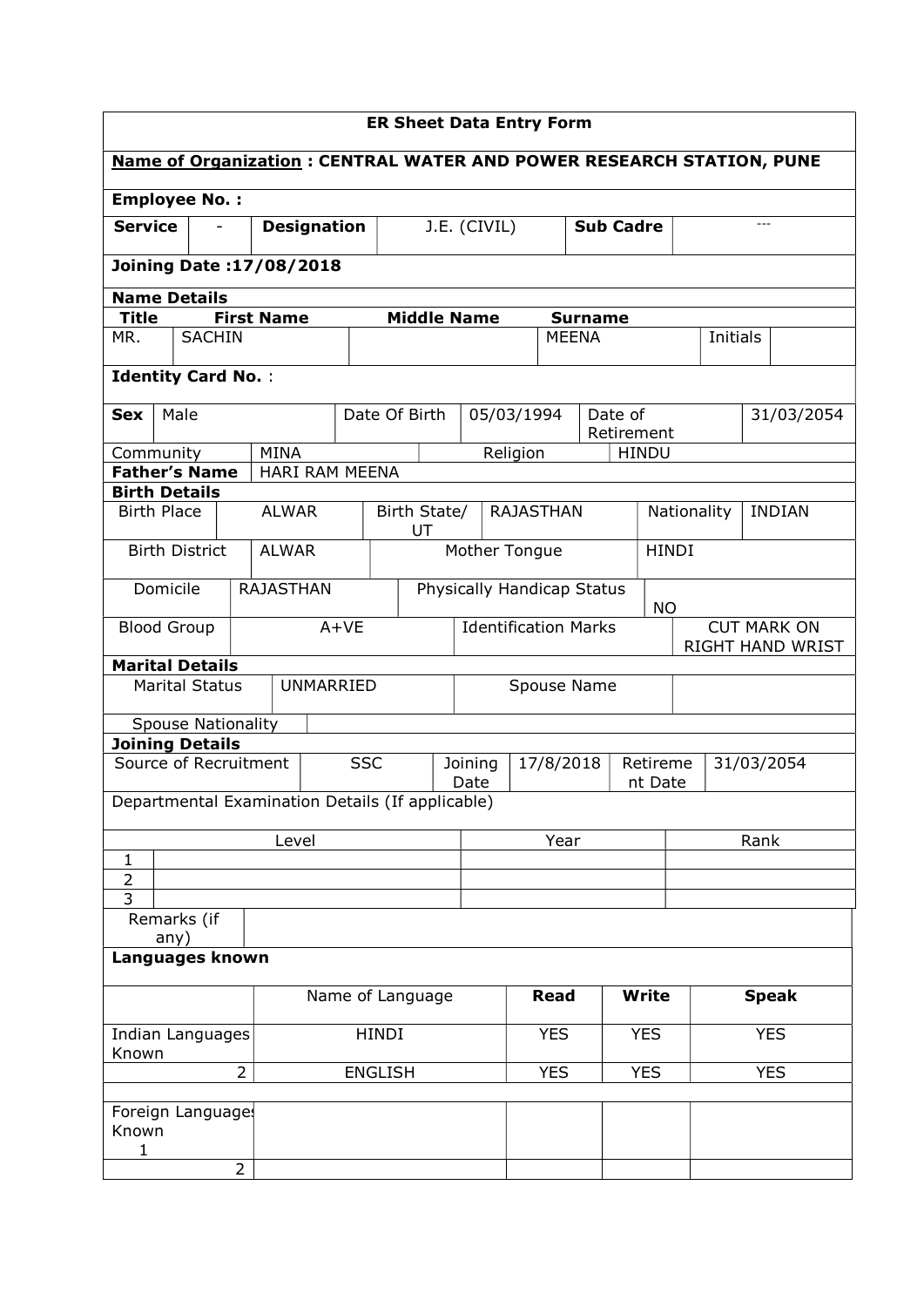# Details of deputation (if applicable)

| Name of the Office | Post held at that<br>time in parent office | Name of post<br>(selected for<br>deputation | Period of deputation |      |  |  |
|--------------------|--------------------------------------------|---------------------------------------------|----------------------|------|--|--|
|                    |                                            |                                             | Since                | From |  |  |
|                    |                                            |                                             |                      |      |  |  |

## Details of Foreign Visit

| SI.<br>No. | Place of Visit | Date of<br>visit | Post held at<br>that time | Whether it<br>is a<br>personal or<br>official visit | Details of visit |
|------------|----------------|------------------|---------------------------|-----------------------------------------------------|------------------|
|            |                |                  |                           |                                                     |                  |

## Transfer/Posting Detail (if applicable)

| Place                    | Period of posting        |      |  |  |  |  |
|--------------------------|--------------------------|------|--|--|--|--|
|                          | Since                    | From |  |  |  |  |
|                          | -                        | -    |  |  |  |  |
| $\overline{\phantom{0}}$ |                          |      |  |  |  |  |
|                          |                          |      |  |  |  |  |
|                          | $\overline{\phantom{0}}$ |      |  |  |  |  |
|                          |                          |      |  |  |  |  |

| Qualification (Use extra photocopy sheets for multi qualifications, experience, training, awards details) |                          |                  |                         |                  |               |              |                  |  |  |  |
|-----------------------------------------------------------------------------------------------------------|--------------------------|------------------|-------------------------|------------------|---------------|--------------|------------------|--|--|--|
| Qualification                                                                                             | <b>Discipline</b>        |                  |                         | Specialization 1 |               |              |                  |  |  |  |
| <b>B.TECH</b>                                                                                             | <b>CIVIL ENGINEERING</b> |                  |                         |                  |               |              |                  |  |  |  |
| Year                                                                                                      |                          | Division         |                         |                  | CGPA/ % Marks |              | Specialization 2 |  |  |  |
| 2015                                                                                                      |                          | <b>1ST CLASS</b> |                         |                  | 72.61         |              |                  |  |  |  |
| Institution                                                                                               |                          | University       |                         |                  | Place         |              | Country          |  |  |  |
| M.I.T.R.C ALWAR                                                                                           |                          | <b>RTU KOTA</b>  | <b>ALWAR</b>            |                  |               | <b>INDIA</b> |                  |  |  |  |
| <b>Experience</b>                                                                                         |                          |                  |                         |                  |               |              |                  |  |  |  |
| Type of Posting                                                                                           |                          |                  | Level                   |                  |               |              |                  |  |  |  |
| <b>TEMPORARY</b>                                                                                          |                          |                  |                         |                  |               |              |                  |  |  |  |
| Designation                                                                                               |                          |                  | <b>Present Position</b> |                  |               |              |                  |  |  |  |
| J.E                                                                                                       | J.E                      |                  |                         |                  |               |              |                  |  |  |  |
| Ministry                                                                                                  | Department               |                  |                         |                  |               |              |                  |  |  |  |
| <b>MOWR</b>                                                                                               | <b>CWPRS</b>             |                  |                         |                  |               |              |                  |  |  |  |
| Office                                                                                                    |                          |                  | Place                   |                  |               |              |                  |  |  |  |